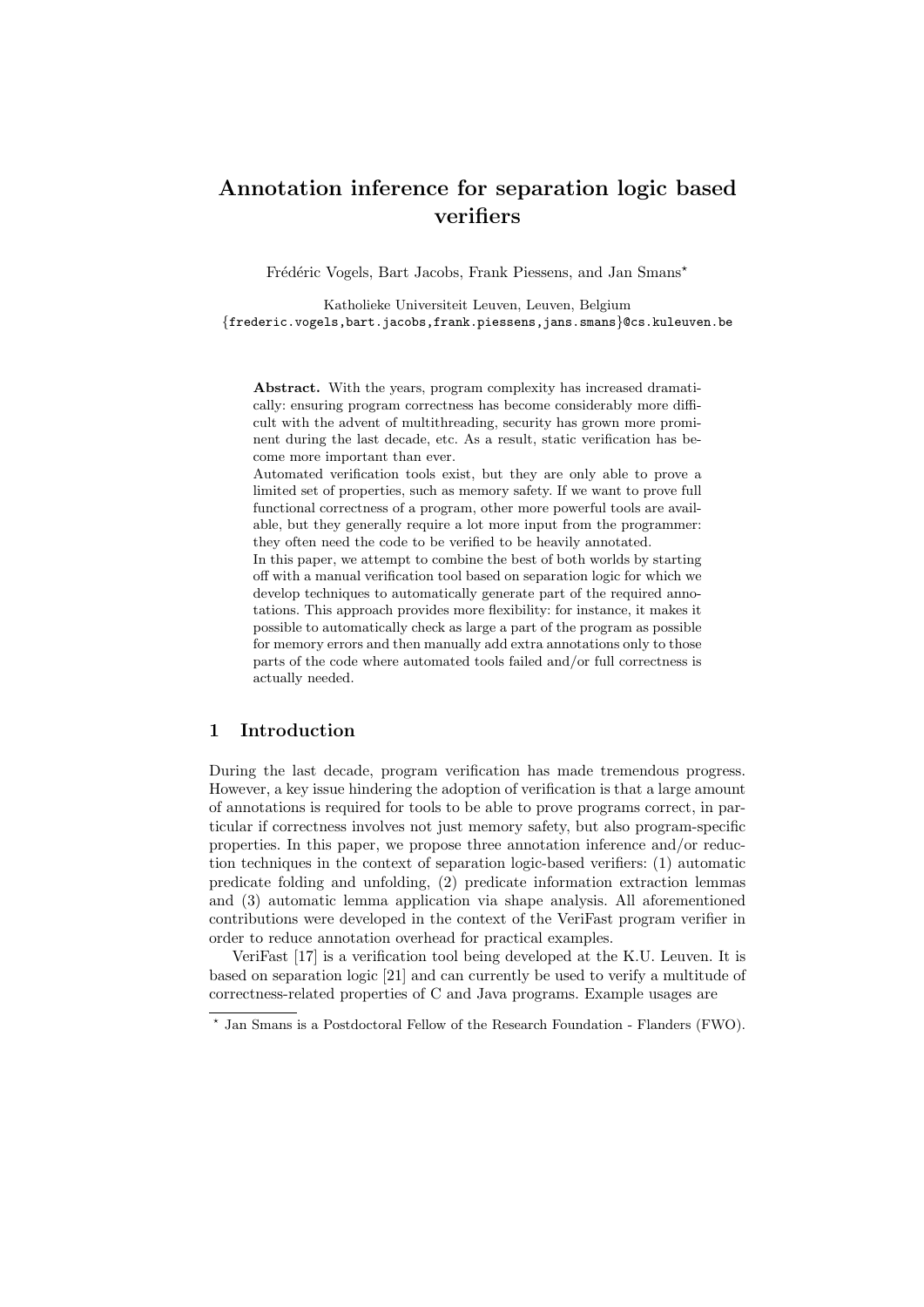- **–** ensuring that C code does not contain any memory-related errors, such as memory leaks and dereferencing dangling pointers;
- **–** checking that functions or methods satisfy contracts describing their intended semantics;
- **–** preventing the occurrence of data races in multi-threaded code.

VeriFast heavily relies on programmer-provided annotations: this makes the tool very efficient, but the need for annotations can make its use quite cumbersome. To give the reader an idea of the quantity of annotations needed, we provide some quick statistics in Figure 1: the first column contains a count of the number of lines of actual C code. The second column expresses the number of annotations in number of lines. The numbers between parentheses correspond to the number of open and close statements, respectively, which will be further explained in Section 3.1. The third column shows the amount of annotation overhead.

|                            |     |                           | LOC LOAnn LoAnn/LOC |
|----------------------------|-----|---------------------------|---------------------|
| stack $(C)$                | 88. | 198(18/16)                | 2.3                 |
| sorted binary tree $(C)$   |     | $125$ 267 (16/23)         | 2.1                 |
| bank example program $(C)$ |     | $405 \quad 127 \ (10/22)$ | 0.31                |
| $\chi$ chat server $(C)$   |     | $130 \quad 114 \ (20/26)$ | 0.88                |
| chat server (Java)         |     | 138 144 $(19/28)$         | 1.0                 |
| game server (Java)         |     | 318 225 (47/63)           | 0.71                |

**Fig. 1.** Some line count statistics

We have developed three different techniques to (partially) automate verification by mechanizing the generation of (some of) the necessary annotations. In this paper, we describe these three approaches in detail. We will make the distinction between two layers:

- **–** VeriFast's core, which requires all annotations and performs the actual verification. This core must be as small and uncomplicated as possible, as the verification's soundness relies on it.
- **–** The automation layer, which generates as large a portion of the necessary annotations as possible, which will then in a second phase be fed to VeriFast's core for verification.

This approach maximizes robustness: we need only trust the core and can freely experiment with different approaches to automation without having to worry about introducing unsound elements, since the generated annotations will still be fully verified by the core, thus catching any errors.

In order to be able to discuss and compare our three annotation generation techniques, we need the reader to be familiar with VeriFast, therefore we included a small tutorial (Section 2) which explains the basic concepts. Next, we explain our different approaches to automation in Section 3. We then put them side by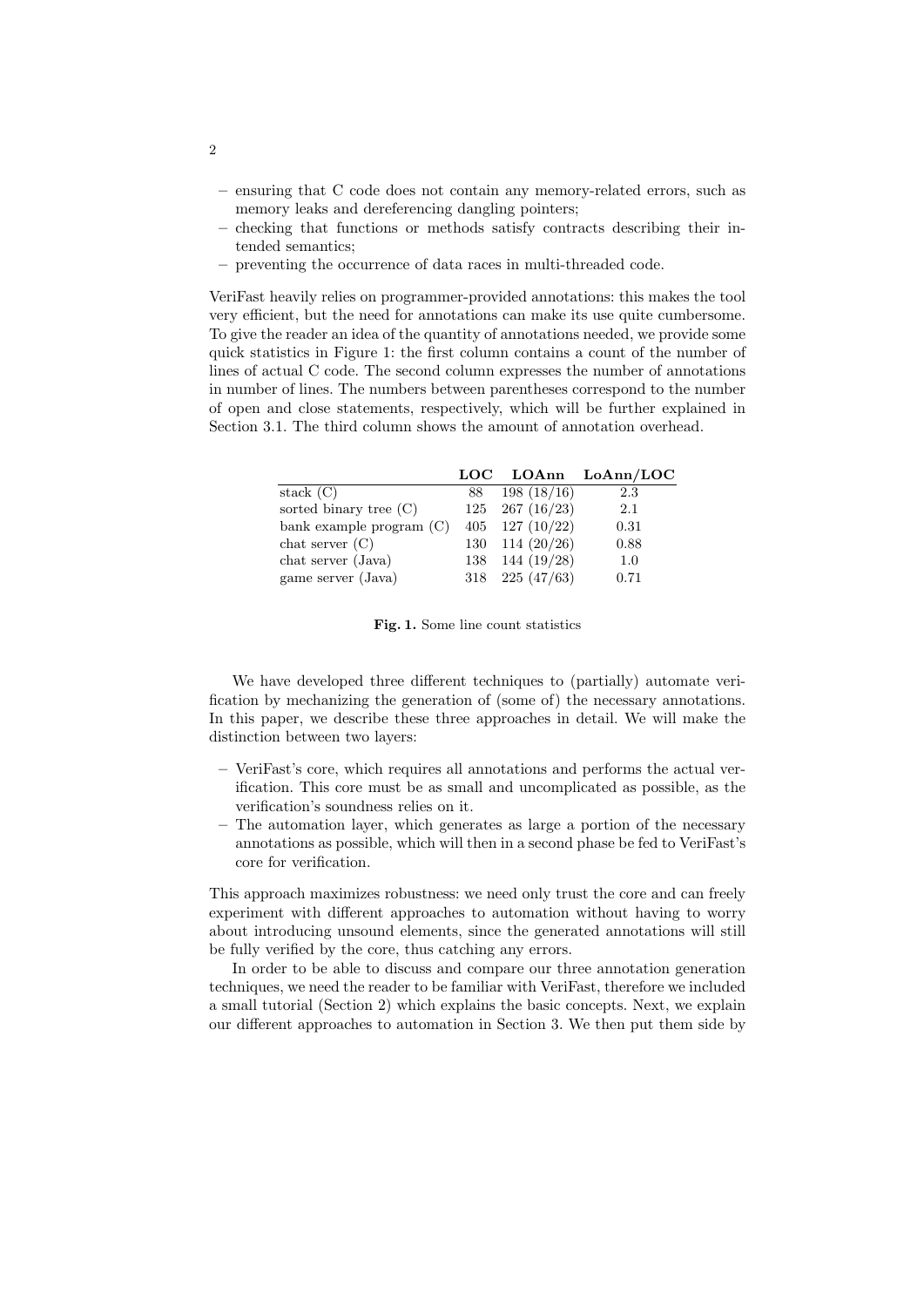side in Section 4 by comparing how many of the necessary annotations they are able to generate.

## **2 VeriFast: a quick tutorial**

This section contains a quick introduction to VeriFast. It is not our intention to teach the reader how to become proficient in using VeriFast, but rather to provide a basic understanding of certain concepts on which VeriFast is built. A full tutorial is available at [1].

#### **2.1 A singly linked list**

```
struct list { struct list* next; int value; };
struct list* new(struct list* n, int v)
//@ requires emp;
/*@ ensures malloc_block_list(result) &*& result->next |-> n &*&
            result->value |-> v &*& result != 0 (x*){
struct list* node = malloc( sizeof( struct list ) );
if ( node == 0 ) abort();
node->next = n; node->value = v;
return node;
}
```
**Fig. 2.** A singly linked list node in C

Figure 2 shows a struct-definition for a singly linked list node together with a function new which creates and initializes such a node. In order to verify this function in VeriFast, we need to provide a contract. The precondition, emp, indicates that the function does not require anything to be able to perform its task. The postcondition is a separating conjunction  $(\* \&)$  of the "heap fragments":

- **–** malloc\_block\_list(result) means that the returned pointer will point to a malloc'ed block of memory the size of a list. It is produced by a call to malloc and it is meant to be eventually consumed by a matching free. Failure to do so eventually leads to an unreachable malloc\_block\_list which corresponds to a memory leak.
- **–** result->next |-> n means two things: it grants the permission to read and write to the node's next field, and it tells us that the next field contains the value of the argument n. Idem for result- $\rightarrow$ value  $\rightarrow$  v.
- **–** result != 0 guarantees that the returned pointer is not null.

If this function verifies, it will mean that it is both memory safe and functionally correct. We defer the explanation of the separating conjunction &\*& until later.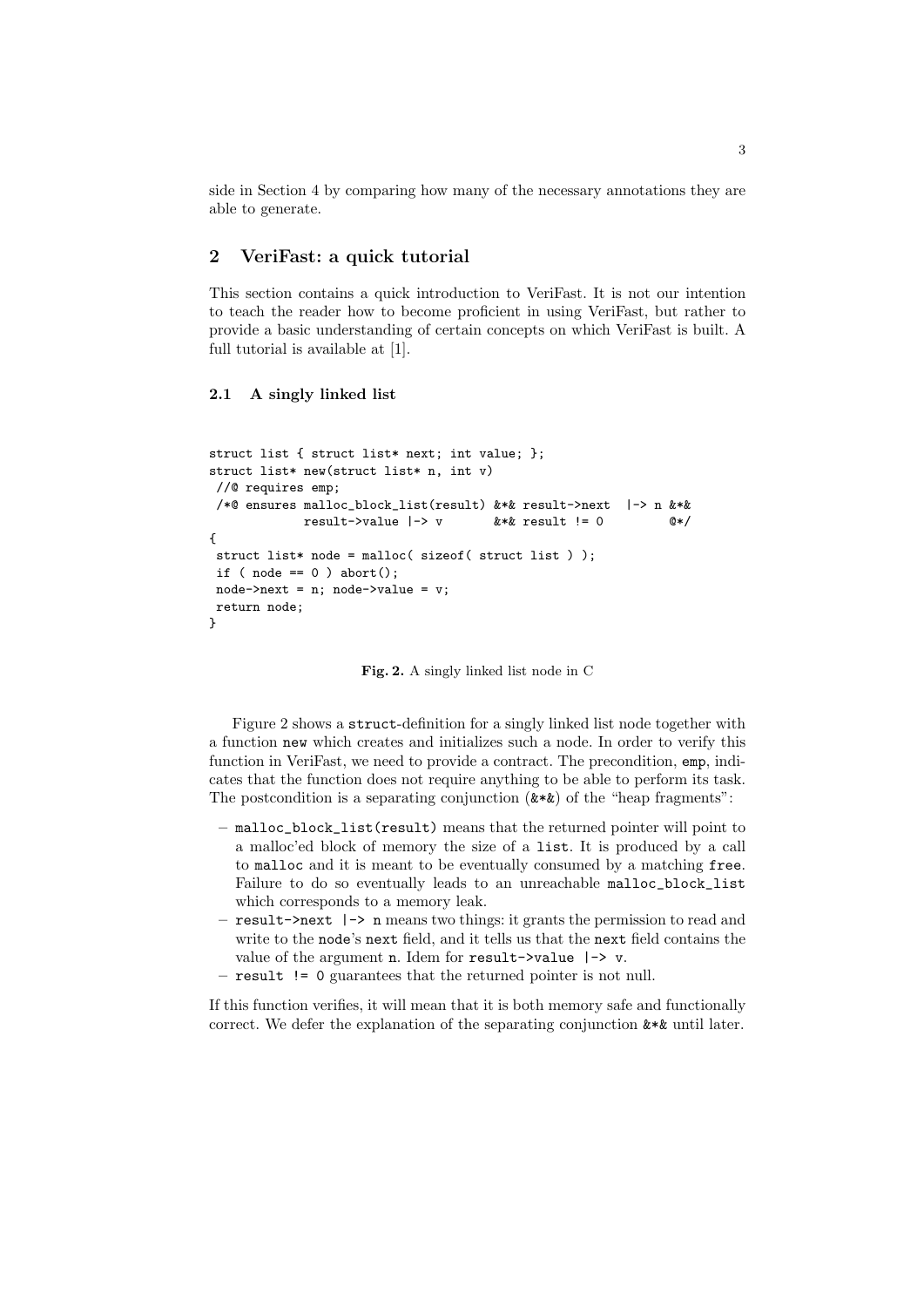VeriFast uses symbolic execution [7] to perform verification. The precondition determines the initial symbolic state, which in our case is empty. VeriFast then proceeds by symbolically executing the function body.

1. malloc can either fail or succeed. In the case of list, its contract is requires emp;

```
ensures result == 0 ? emp
                    : malloc_block_list(result) &*&
                     result->next |-> _ &*&
                     result->value |-> _;
```
Either it will return 0, which represents failure, and the heap is left unchanged. Otherwise, it returns a non-null pointer to a block of memory the size of a struct list, guaranteed by malloc\_block\_list(result). It also provides access to both next and value fields of this newly created node, but does not make any promises about their values.

- 2. The if statement will intercept execution paths where malloc has failed and calls abort, causing VeriFast not to consider these paths any further.
- 3. Next, we assign n to the next field. This operation is only allowed if we have access to this field, which we do since the previous if statement filtered out any paths where allocation failed, and a successful malloc always provides the required access rights. This statement transforms the result->next |-> \_ heap fragment to result->next |-> n.
- 4. Assigning v to node->value works analogously.
- 5. Finally, we return the pointer to the node. At this point, VeriFast checks that the current execution state matches the postcondition. This is the case, which concludes the successful verification of new.

A full explanation of the separating conjunction  $\&\&\&\cosh$  can be found in [21]. In short, P  $\&\ast\&\mathbb{Q}$  means that the heap consists of two disjoint subheaps where P and Q hold, respectively. It is used to express that blocks of memory do not overlap, and therefore changes to one object do not influence another. Separating conjunction enables the frame rule, which allows us to reason "locally". It expresses the fact that if an operation behaves some way in a given heap  $({P}$  op  ${Q}$ ), it will behave the same way in an extended heap ( $\{P \& * \& R\}$  op  $\{Q \& * \& R\}$ ). For example, if we were to call malloc twice in a row, how can we be sure that it didn't return the same block of memory twice? We know this since, thanks to the frame rule, we get two malloc\_block\_list heap fragments joined by a separating conjunction, guaranteeing us that we are dealing with two different objects.

#### **2.2 Predicates**

As shown in the previous section, freely working with a single node requires carrying around quite a bit of information. This can become tiresome, especially if one considers larger structures with more fields whose types might be other structures. For this reason, VeriFast provides the ability to perform abstractions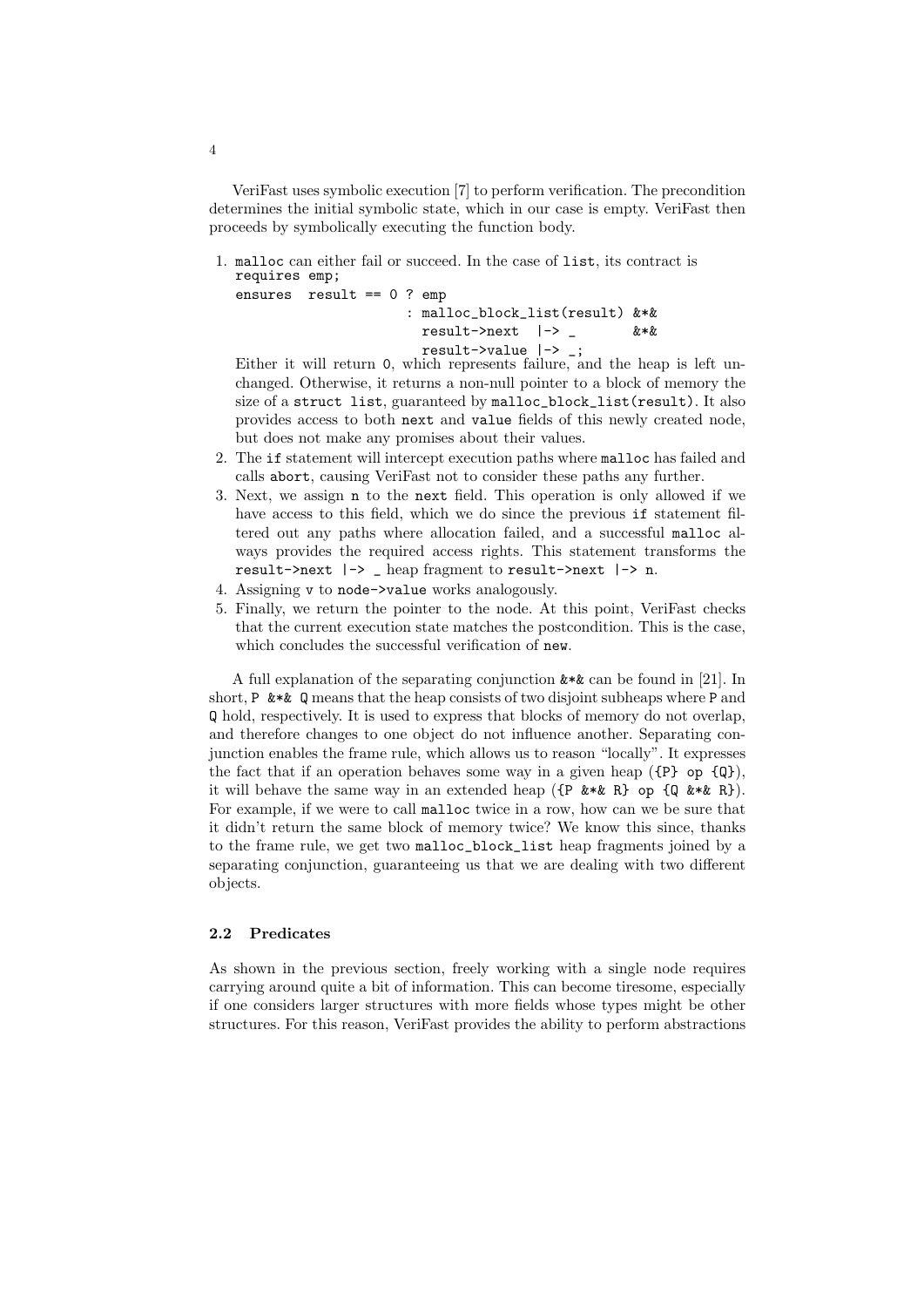```
predicate Node(struct list* n, struct list* m, int v) =
 malloc_block_list(n) &*& n->next |-> m &*& n->value |-> v &*& n != 0;
struct list* new(struct list* n, int v)
//@ requires emp;
//@ ensures Node(result, n, v);
{
 struct list* node = malloc( sizeof( struct list ) );
 if ( node == 0 ) abort();
node->next = n; node->value = v;
 //@ close Node(node, n, v);
return node;
}
```
#### **Fig. 3.** Predicates

using predicates [20] which make it possible to "fold" (or close, in VeriFast terminology) multiple heap fragments into one.

Figure 3 shows the definition for the Node predicate and an updated version of the new function. The close statement removes three heap fragments (malloc\_block\_list and the two field access permissions) and replaces them by a single Node fragment, on condition that it can ascertain that node is not 0 and the three fragments are present on the symbolic heap, otherwise verification fails. This closing is necessary in order to have the final execution state match the postcondition. Closing must happen last, for otherwise the field access permissions would be hidden when they are needed to initialize the node's fields (third line of the procedure body.) At a later time, whenever the need arises to access one of a node's fields, the Node fragment can be opened up (replacing Node by the three separate heap fragments on the symbolic heap) so as to make the field access permission available again.

#### **2.3 Recursive predicates**

A linked list consists of a chain of nodes each pointing to the next. Currently, we can only express linked lists of fixed maximum length:

 $p == 0$  ?  $emp$ : Node(p, q, v1) &\*& (q == 0 ? emp : Node(q, 0, v2)) // len 0-2

We can solve this problem using recursive predicates: we need to express that a list is either empty or a node pointing to another list. Figure 4 shows the definition for LSeg(p, q, xs), which stands for a cycleless singly linked list segment where p points to the first node, q is the one-past-the-end node and  $xs$ stands for the contents of this list segment.

Figure 4 also contains the definition for a prepend function. The contract fully describes its behaviour, i.e. that a new element is added in front of the list,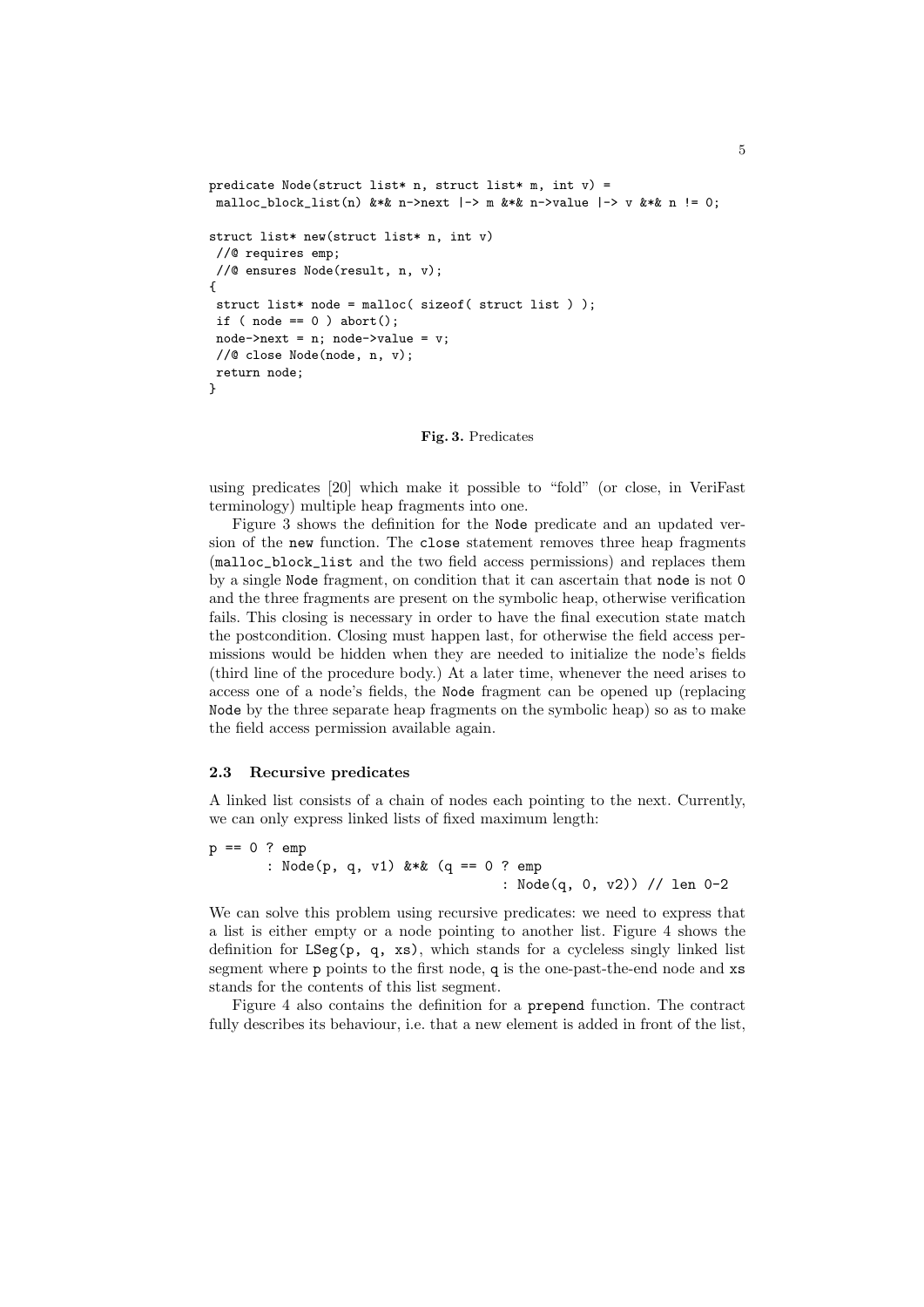```
/*@ inductive List = Nil | Cons(int, List);
    predicate LSeg(struct list* p, struct list* q, List Xs) =
    p == q ? Xs == Nil
           : Node(p,?t,?y) &*& LSeg(t,q,?Ys) &*& Xs == Cons(y,Ys); @*/
struct list* prepend(struct list* xs, int x)
//@ requires LSeg(xs, 0, ?Xs);
//@ ensures LSeg(result, 0, Cons(x, Xs));
{
struct list* n = new(xs, x);
//@ open Node(n, xs, x);
//@ close Node(n, xs, x);
//@ close LSeg(n, 0, Cons(x, Xs));
return n;
}
```
#### **Fig. 4.** Recursive predicates

and that the pointer passed as argument becomes invalid; instead the returned pointer must be used.

### **2.4 Lemmas**

6

The reader might wonder why a Node is consecutively opened and closed in Figure 4. Let us first examine what happens without it. When VeriFast reaches the closing of the LSeg, execution forks due to the conditional in the LSeg predicate:

- **–** n might be equal to 0, in which case xs must be Nil instead of Cons(x, Xs), so that closing fails. This needs to be prevented.
- **–** n could also be a non-null pointer: the Node and original LSeg get merged into one larger LSeg, which is exactly what we want.

Therefore, we need to inform VeriFast of the fact that n cannot be equal to 0. This fact is hidden within the Node predicate; opening it exposes it to VeriFast. After this we can immediately close it again in order to be able to merge it with the LSeg heap fragment.

The need to prove that a pointer is not null occurs often, and given the fact that an open/close pair is not very informative, it may be advisable to make use of a lemma, making our intentions clearer, as shown in Figure 5. In Section 3, we will encounter situations where lemmas are indispensable if we are to work with recursive data structures.

## **3 Automation techniques**

We have implemented three automation techniques which we discuss in the following sections. For this, we need a running example: Figure 7 contains a fully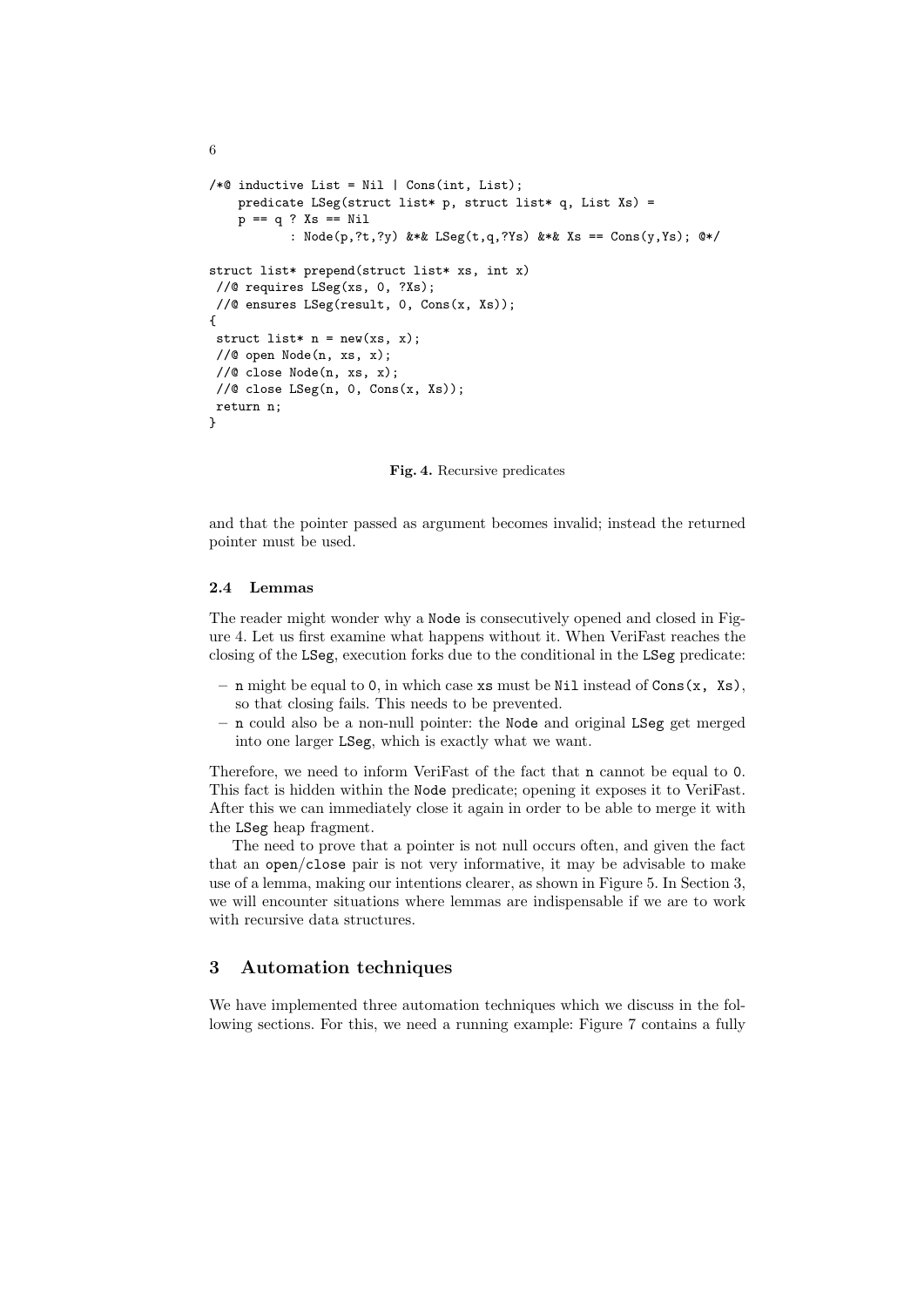```
/*@ lemma void NotNull(struct list* p)
      requires Node(p, ?pn, ?pv);
      ensures Node(p, pn, pv) &*& p != 0;
    {
      open Node(p, pn, pv); close Node(p, pn, pv);
    }
@*/
struct list* prepend(struct list* xs, int x)
//@ requires LSeg(xs, 0, ?Xs);
//@ ensures LSeg(result, 0, Cons(x, Xs));
{
struct list* n = new(xs, x);
//@ NotNull(n);
//@ close LSeg(n, 0, Cons(x, Xs));
return n;
}
```
#### **Fig. 5.** The NotNull lemma

annotated list-copying function, for which we will try to automatically infer as many of the required annotations as possible.

In our work, we have focused on verifying memory safety; automation for verifying functional properties is future work. Therefore, we simplify the Node and LSeg predicates we defined earlier by having the predicates throw away the data-related information, as shown in Figure 6.

```
predicate Node(struct list* P, struct list* Q) =
P != 0 &*& malloc_block_list(P) &*& P->next |-> Q &*& P->value |-> ?v;
predicate LSeg(struct list* P, struct list* Q) =
P = Q ? emp : Node(P, ?R) &*& LSeg(R, Q);
```
**Fig. 6.** Simplified Node and LSeg predicates

While it is not strictly necessary to understand the code in Figure 7, we choose to clarify some key points:

- **–** The new() function produces a new Node(result, 0) and always succeeds. It is just another function defined in terms of malloc and aborts on allocation failure (comparable to Figure 3).
- **–** NoCycle, Distinct, AppendLSeg and AppendNode are lemmas whose contracts are shown in Figure 8.

The copy function comprises 12 statements containing actual C code, while the annotations consist of 31 statements, not counting the lemmas since these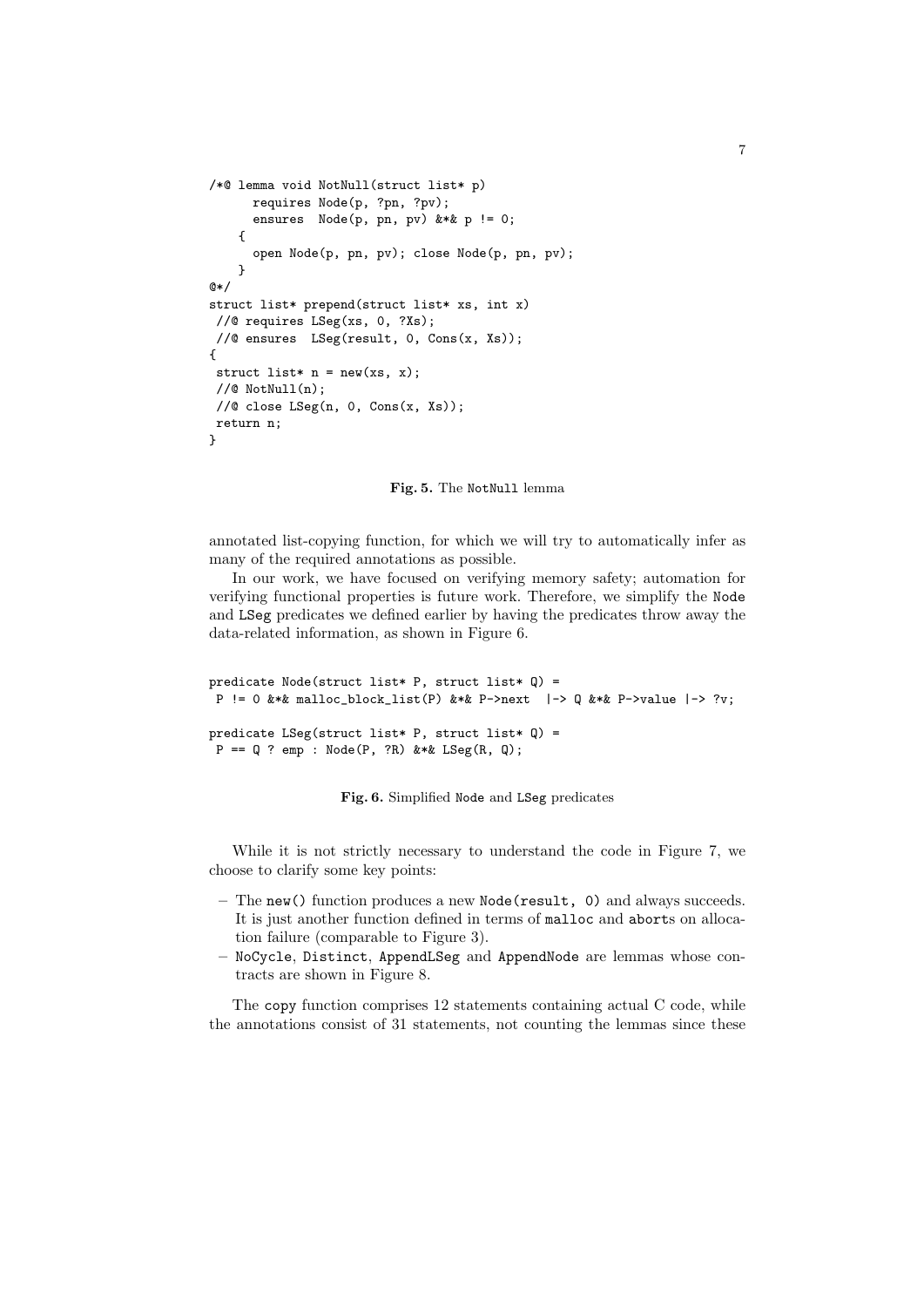can be shared by multiple function definitions. We now proceed with a discussion of how to generate some of these annotations automatically.

#### **3.1 Auto-open and auto-close**

As can be seen in the examples, a lot of annotations consist of opening and closing predicates. This is generally true for any program: the values between parentheses in Figure 1 indicate how many open and close statements respectively were necessary for the verification of other larger programs.

These annotations seem to be ideal candidates for automation: whenever the execution of a statement fails, the verifier could take a look at the current execution state and try opening or closing predicates to find out whether the right heap fragments are produced.

For example, assume we are reading from the next field of a variable x, which requires a heap fragment matching  $x\rightarrow$ next  $\rightarrow$  v. However, only Node $(x, y)$ is available. Without automation, verification would fail, but instead, the verifier could try opening  $\text{Node}(x, y)$  and find out that this results in the required heap fragment. Of course, this process could go on indefinitely given that predicates can be recursively defined. Therefore, some sort of heuristic is needed to guide the search.

We have added support for automatic opening and closing of predicates [20] to VeriFast. Without delving too much into technical details, VeriFast keeps a directed graph whose nodes are predicates and whose arcs indicate how predicates are related to each other. For example, there exists an arc from LSeg to Node meaning that opening an LSeg yields a Node. However, this depends on whether or not the LSeg does represent the empty list. To express this dependency, we label the arcs with the required conditions. These same conditions can be used to encode the relationships between the arguments of both predicates. For the predicate definitions from Figure 6, the graph would contain the following:

$$
a \neq b
$$
  
\n
$$
a = p
$$
  
\n
$$
\text{LSeg}(a, b) \longrightarrow \text{Node}(p, q) \longrightarrow x \longrightarrow \text{next} \mapsto y
$$

When, during verification, some operation requires the presence of a Node  $(p, q)$ heap fragment but which is missing, two possible solutions are considered: we can either attempt to perform an auto-open on an  $LSeg(p, b)$  for which we know that  $p$  != b, or try to close Node( $p$ ,  $q$ ) if there happens to be a  $p$ ->next  $|$ ->? on the current heap.

Using this technique yields a considerable decrease in the amount of necessary annotations: each open or close indicated by // a is inferred automatically by VeriFast. Out of the 31 annotation statements, 17 can be generated, which is more than a 50% reduction.

#### **3.2 Autolemmas**

We now turn our attention to another part of the annotations, namely the lemmas. On the one hand, we have the lemma definitions. For the moment, we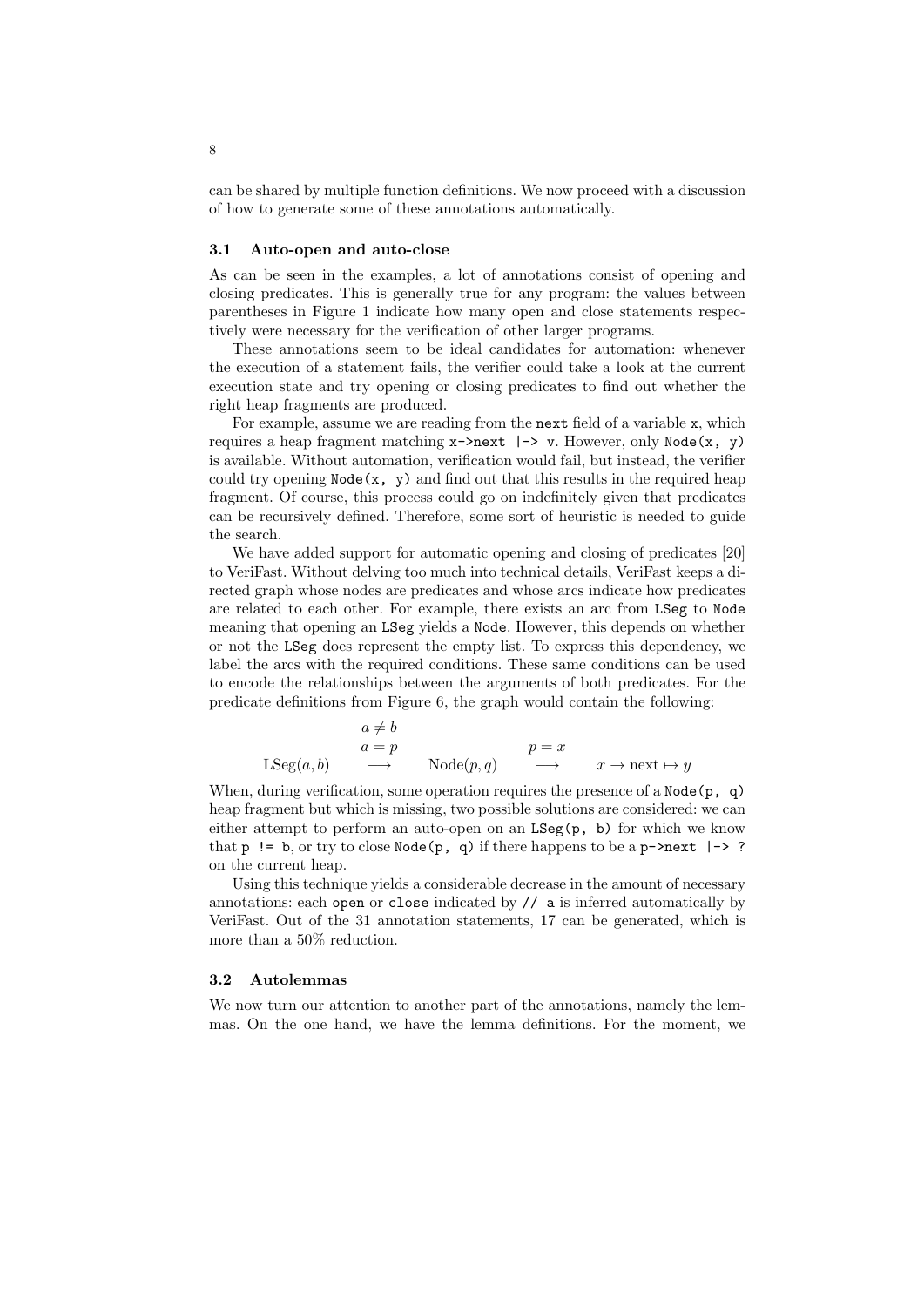```
struct list* copy(struct list* xs)
//@ requires LSeg(xs, 0);
//@ ensures LSeg(xs, 0) &*& LSeg(result, 0);
{
if (xs == 0) {
 //@ close LSeg(0, 0); // a
 return 0; }
else {
 struct list* ys = new();
 //@ open LSeg(xs, 0);
 //© open Node(xs, _); // a
 //© open Node(ys, 0); // a
 ys->value = xs->value;
 struct list *p = xs->next, *q = ys;
 //@ close Node(ys, 0); // a//@ close Node(xs, p); // a//@ NoCycle(xs, p);
 //@close LSeg(p, p); // a
 //@ close LSeg(xs, p); // a\frac{1}{e} close LSeg(ys, q); \frac{1}{e} // a
 while ( p := 0 )
  //@ invariant LSeg(xs,p) &*& LSeg(p,0) &*& LSeg(ys,q) &*& Node(q,0);
 {
  //@ struct list *oldp = p, *oldq = q;
  struct list* next = new();
  //@ Distinct(q, next);
  //@openNode(q, 0); //@openNode(q, 0);q->next = next; q = q->next;
  //@ close Node(oldq, q); // a//@ open LSeg(p, 0);
  //@ assert Node(p, ?pn);
  //@ NoCycle(p, pn);
  // open Node(p, _{\_}); // a
  // open Node(q, 0); // a
  q->value = p->value; p = p->next;
  //@closeNode(q, 0); // a
  //@ close Node(oldp, p); // a//@ AppendLSeg(xs, oldp); AppendNode(ys, oldq);
 }
 \frac{1}{e} open LSeg(p, 0); \frac{1}{e} // a
 \frac{1}{e} NotNull(q);<br>\frac{1}{e} a boxe LSeg(0, 0);<br>\frac{1}{e} a boxe 1.5 a boxe 3.
 //@close LSeg(0, 0);//@ AppendLSeg(ys, q);
 \frac{1}{e} open LSeg(0, 0); \frac{1}{e} // a
 return ys;
}
}
```
**Fig. 7.** Copying linked lists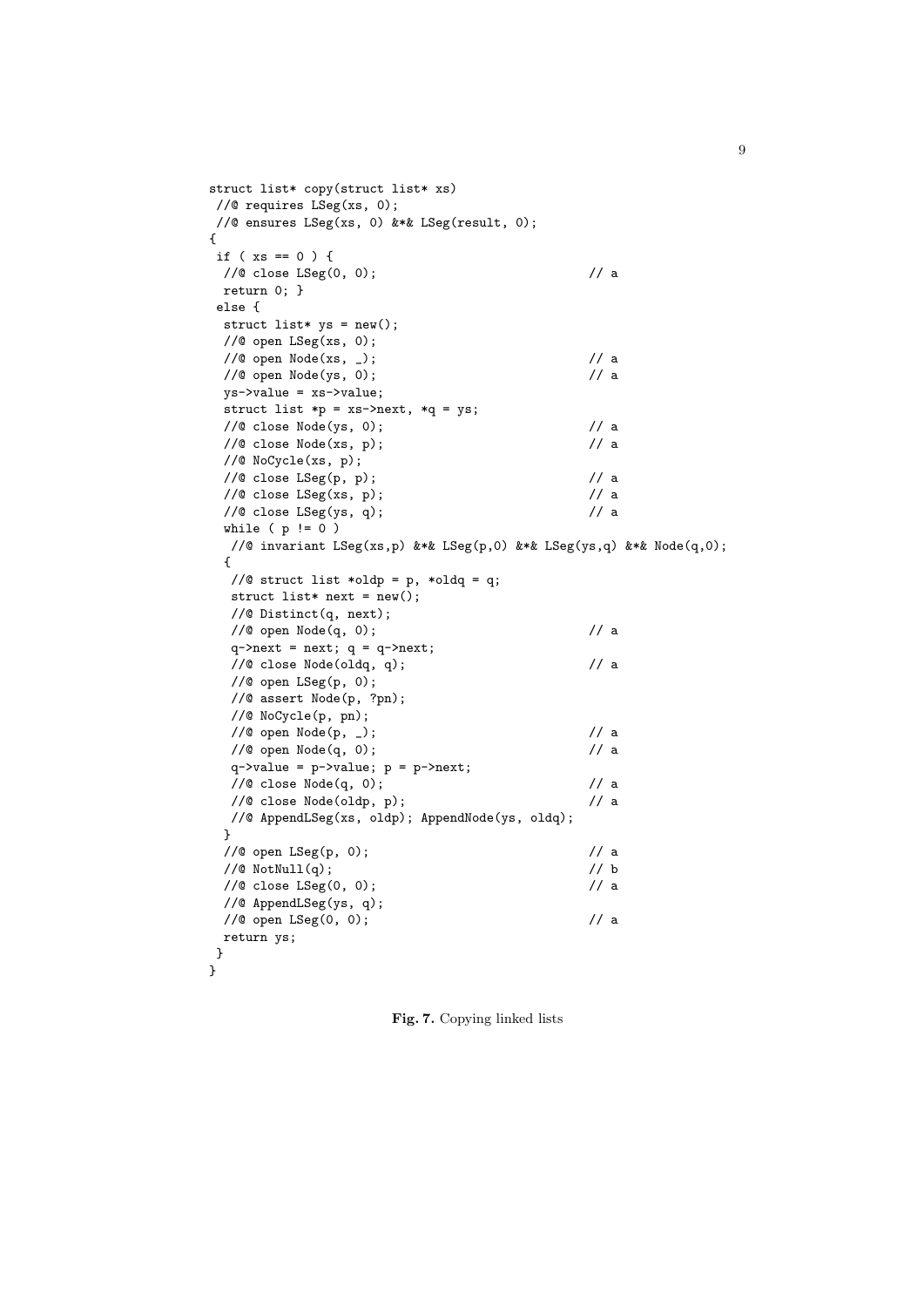```
lemma void NoCycle(struct list* P, struct list* Q)
 requires Node(P, Q) &*& LSeg(Q, 0);
  ensures Node(P, Q) k*k LSeg(Q, 0) k*k P != Q;
lemma void Distinct(struct list* P, struct list* Q)
 requires Node(P, ?PN) &*& Node(Q, ?QN);
 ensures Node(P, PN) &*& Node(Q, QN) &*& P := Q;
lemma void AppendLSeg(struct list* P, struct list* Q)
 requires LSeg(P, Q) &*& Node(Q, ?R) &*& Q != R &*& LSeg(R, 0);
  ensures LSeg(P, R) &*& LSeg(R, 0);
lemma void AppendNode(struct list* P, struct list* Q)
 requires LSeg(P, Q) &*& Node(Q, ?R) &*& Node(R, ?S);
 ensures LSeg(P, R) &*& Node(R, S);
```
**Fig. 8.** Lemmas

have made no efforts to automate this aspect as lemmas need only be defined once, meaning that automatic generation would only yield a limited reduction in annotations.

On the other hand we have the lemma applications, which is where our focus lies. Currently, we have only implemented one very specific and admittedly somewhat limited way to automate lemma application. While automatic opening and closing of predicates is only done when the need arises, VeriFast will try to apply all lemmas regarding a predicate P each time P is produced, in an attempt to accumulate as much extra information as possible. This immediately gives rise to some obvious limitations:

- **–** It can become quite inefficient: there could be many lemmas to try out and many matches are possible. For example, imagine a lemma operates on a single Node, then it can be applied to every Node on the heap, so it is linear with the number of Nodes on the heap. If however it operates on two Nodes, matching becomes quadratic, etc. For this reason, two limitations are imposed: lemmas need to be explicitly declared to qualify for automatic application, and they may only depend on one heap fragment.
- **–** Applying lemmas can modify the execution state so that it becomes unusable. For example, if the AppendLSeg lemma were applied indiscriminately, Nodes would be absorbed by LSegs, effectively throwing away potentially crucial information (in this case, we "forget" that the list segment has length 1.) To prevent this, autolemmas are not allowed to modify the symbolic state, but instead may only extend it with extra information.

Given these limitations, in the case of our example, only one lemma qualifies for automation: NotNull. Thus, every time a Node $(p, q)$  heap fragment is added to the heap, be it by closing a Node or opening an LSeg or any other way, VeriFast will immediately infer that  $p \neq 0$ . Since we only needed to apply this lemma once, we decrease the number of annotations by just one line (Figure 7, indicated by  $// b$ ).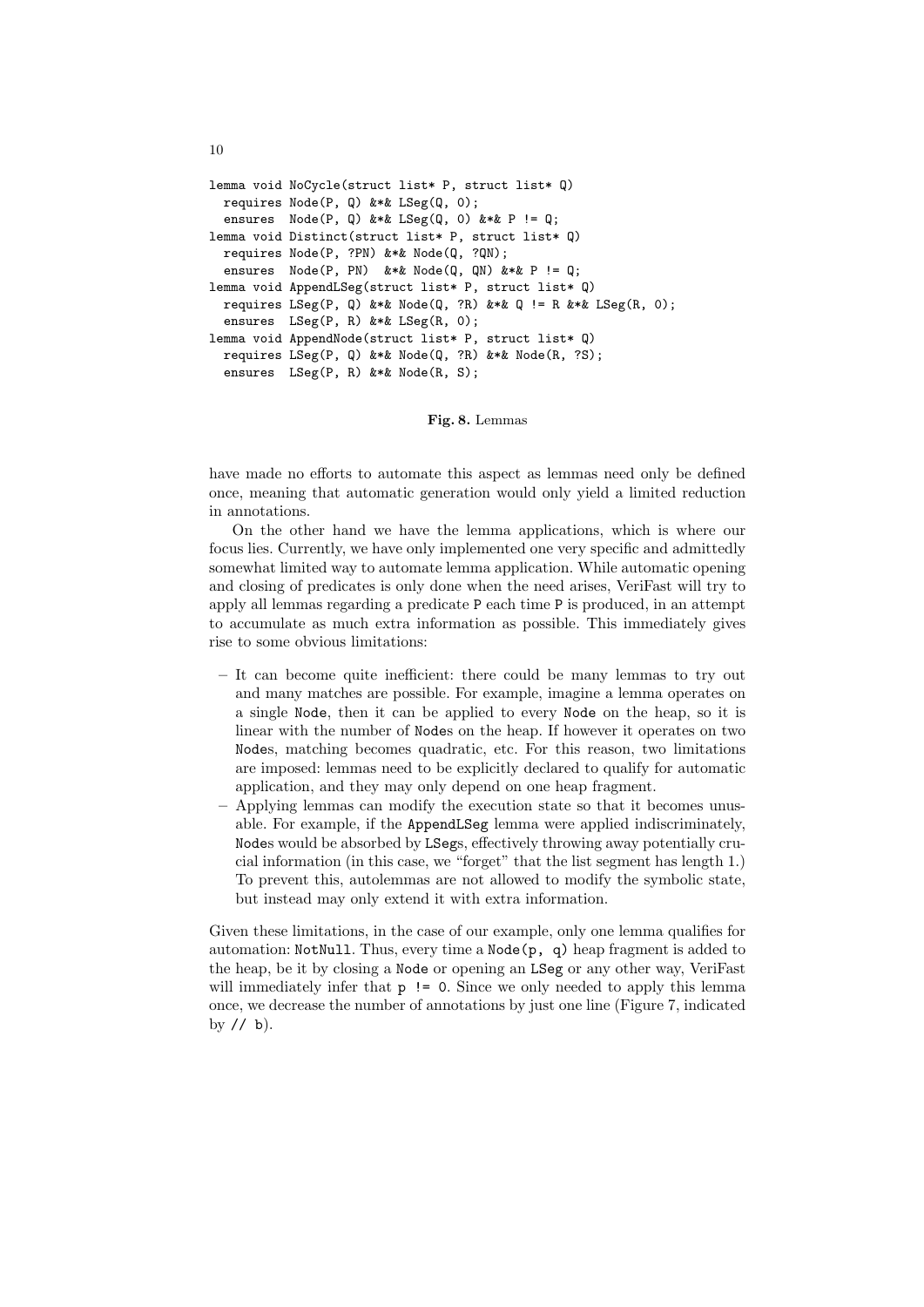#### **3.3 Automatic shape analysis**

Ideally, we would like to get rid of all annotations and have the verifier just do its job without any kind of interaction from the programmer. However, as mentioned before, the verifier cannot just guess what behaviour a piece of code is meant to exhibit, so that it can only check for things which are program-independent bugs, such as data races, dangling pointers, etc.

Our third approach for reducing annotations focuses solely on shape analysis [13], i.e. it is limited to checking for memory leaks and invalid pointers dereferences. Fortunately, this limitation is counterbalanced by the fact that it is potentially able to automatically generate all necessary annotations for certain functions, i.e. the postcondition, loop invariants, etc.

In order to verify a function by applying shape analysis, we need to determine the initial program state. The simplest way to achieve this is to require the programmer to make his intentions clear by providing preconditions. Even though it appears to be a concession, it has its advantages. Consider the following: the function length requires a list, but last requires a non-empty list. How does the verifier make this distinction? If length contains a bug which makes it fail to verify on empty lists, should the verifier just deduce it is not meant to work on empty lists?

We could have the verifier assume that the buggy length function is in fact correct but not supposed to work on empty lists. The verification is still sound: no memory-related errors will occur. A downside to this approach is that the length function will probably be used elsewhere in the program, and the unnecessary condition of non-emptiness will propagate. At some point, verification will probably fail, but far from the actual location of the bug. Requiring contracts thus puts barriers on how far a bug's influence can reach.

One could make a similar case for the postconditions: shape analysis performs symbolic execution and hence ends up with the final program state. If the programmer provides a postcondition, it can be matched against this final state. This too will prevent a bug's influence from spreading.

Our implementation of shape analysis is based on the approach proposed by Distefano et al. [13]. The idea is simple and very similar to what has been explained earlier in Section 3.1: during the symbolic execution of a function, it will open and close the predicates as necessary to satisfy the precondition of the operations it encounters. However, the analysis has a more thorough understanding of the lemmas: it will know in what circumstances they need to be applied. A good example of this is the inference of the loop invariant where shape analysis uses the lemmas to abstract the state, which is necessary to prevent the symbolic heap from growing indefinitely while looking for a fixpoint. Consider the following pseudocode:

## $p' := p$ ; while  $p \neq 0$  do  $p := p \rightarrow$ next end

Initially, the symbolic heap contains LSeg(p, 0). To enter the loop, p needs to be non-null, hence it is a non-empty list and can be opened up to Node(p', p1)  $\&\ast\&\ \text{LSeg(p1, 0)}.$  During the next iteration, p1 can be null (the loop ends) or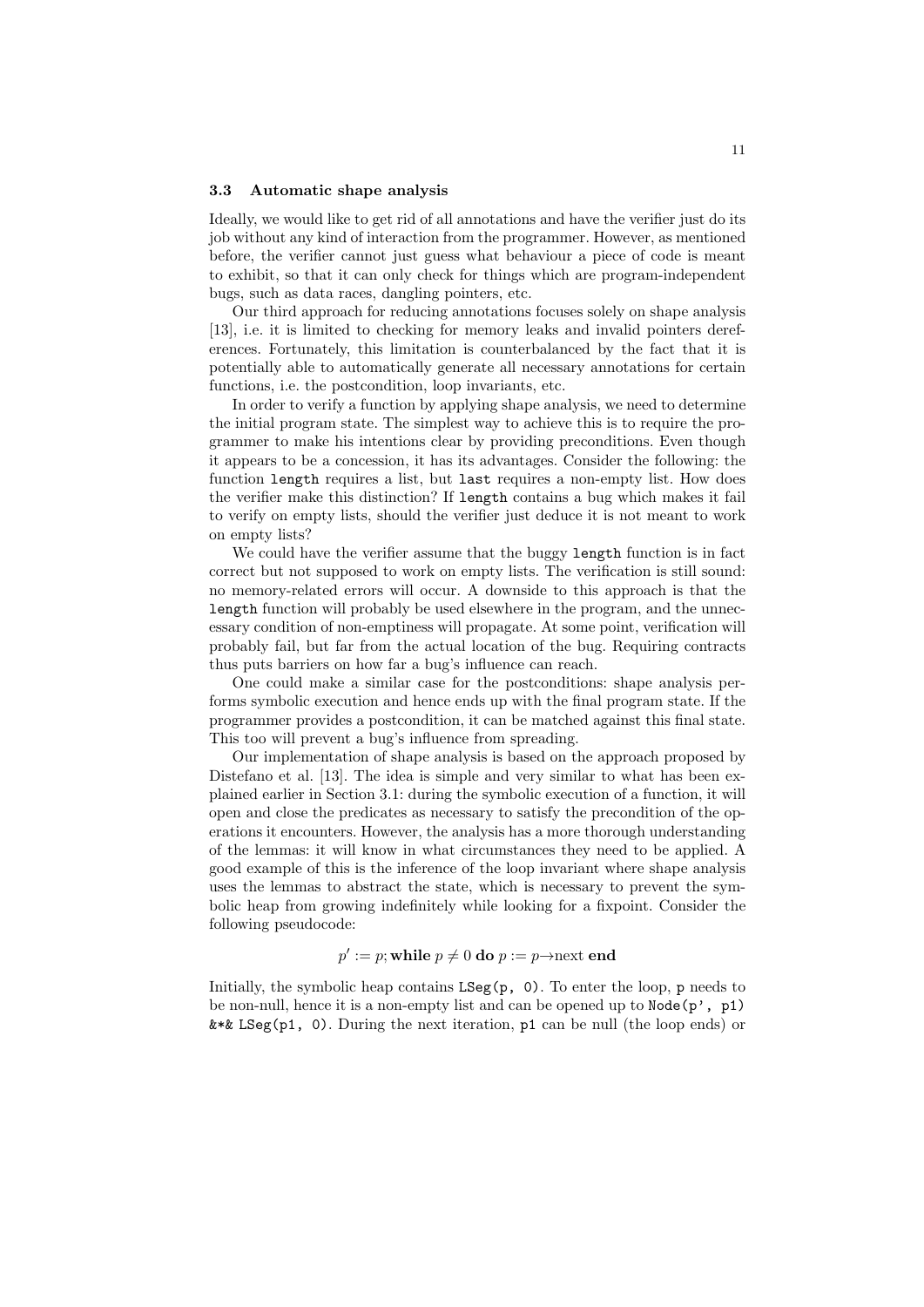non-null (a second node). Thus, every iteration adds the possibility of an extra node. This way, we'll never find a fixed point. Performing abstraction will fold nodes back into LSegs. The difference is shown in Figure 9. One might wonder why the abstraction doesn't also merge both LSegs into a single LSeg. The reason for this is that the local variable p points to the start of the second LSeg: folding would throw away information deemed important.

For our purposes, the algorithms defined in [13] need to be extended so that apart from the verification results of a piece of code and final program states which determine the postcondition, they also generate the necessary annotations to be added to the verified code. This way, the results can be checked by VeriFast, keeping our trusted core to a minimum size (i.e. we do not need to trust the implementation of the shape analysis tool), and extra annotations can be added later on if we wish to prove properties other than memory safety.

| without abstraction                                                          | with abstraction                 |  |  |  |  |
|------------------------------------------------------------------------------|----------------------------------|--|--|--|--|
| $Node(p', p)$ &*& $LSeg(p, 0)$                                               | LSeg $(p', p)$ &*& LSeg $(p, 0)$ |  |  |  |  |
| Node(p', p1) $k*k$ Node(p1, p) $k*k$ LSeg(p, 0) LSeg(p', p) $k*k$ LSeg(p, 0) |                                  |  |  |  |  |

#### **Fig. 9.** Finding a fixed point

For our example, shape analysis is able to deduce all open and close annotations, the lemma applications, the loop invariant and the postcondition (in our implementation, we chose to require only the precondition and we manually check that the generated postcondition is as intended). Hence, the number of necessary annotations for Figure 7 is reduced to 1, namely the precondition.

## **4 Comparison**

| C-code                                                                   | $\#\text{code}$ | A  | в  | C  | D | lemma      | А  | в  | $\mathbf C$ |  |
|--------------------------------------------------------------------------|-----------------|----|----|----|---|------------|----|----|-------------|--|
| length                                                                   | 10              | 12 | 9  | 9  |   | Distinct   | 9  |    | 7           |  |
| sum                                                                      | 11              | 11 |    | 7  |   | NotNull    |    | 6  | 6           |  |
| destroy                                                                  | 9               | 6  | 4  | 4  | 1 | AppendNode | 19 | 16 | 16          |  |
| copy                                                                     | 23              | 32 | 15 | 14 |   | AppendLSeg | 27 | 19 | 18          |  |
| reverse                                                                  | 12              | 9  | 5  | 5  |   | AppendNil  | 9  | 7  | 6           |  |
| drop_last                                                                | 28              | 28 | 13 | 13 |   | NoCycle    | 11 | 10 | 9           |  |
| prepend                                                                  | 7               | 5  | 3  | 3  | 1 |            |    |    |             |  |
| append                                                                   | 13              | 20 | 11 | 11 |   |            |    |    |             |  |
| в<br>$\#\text{code}$<br>Ð<br>A<br>132<br>8<br>113<br>128<br>205<br>total |                 |    |    |    |   |            |    |    |             |  |

**Fig. 10.** Annotation line count comparison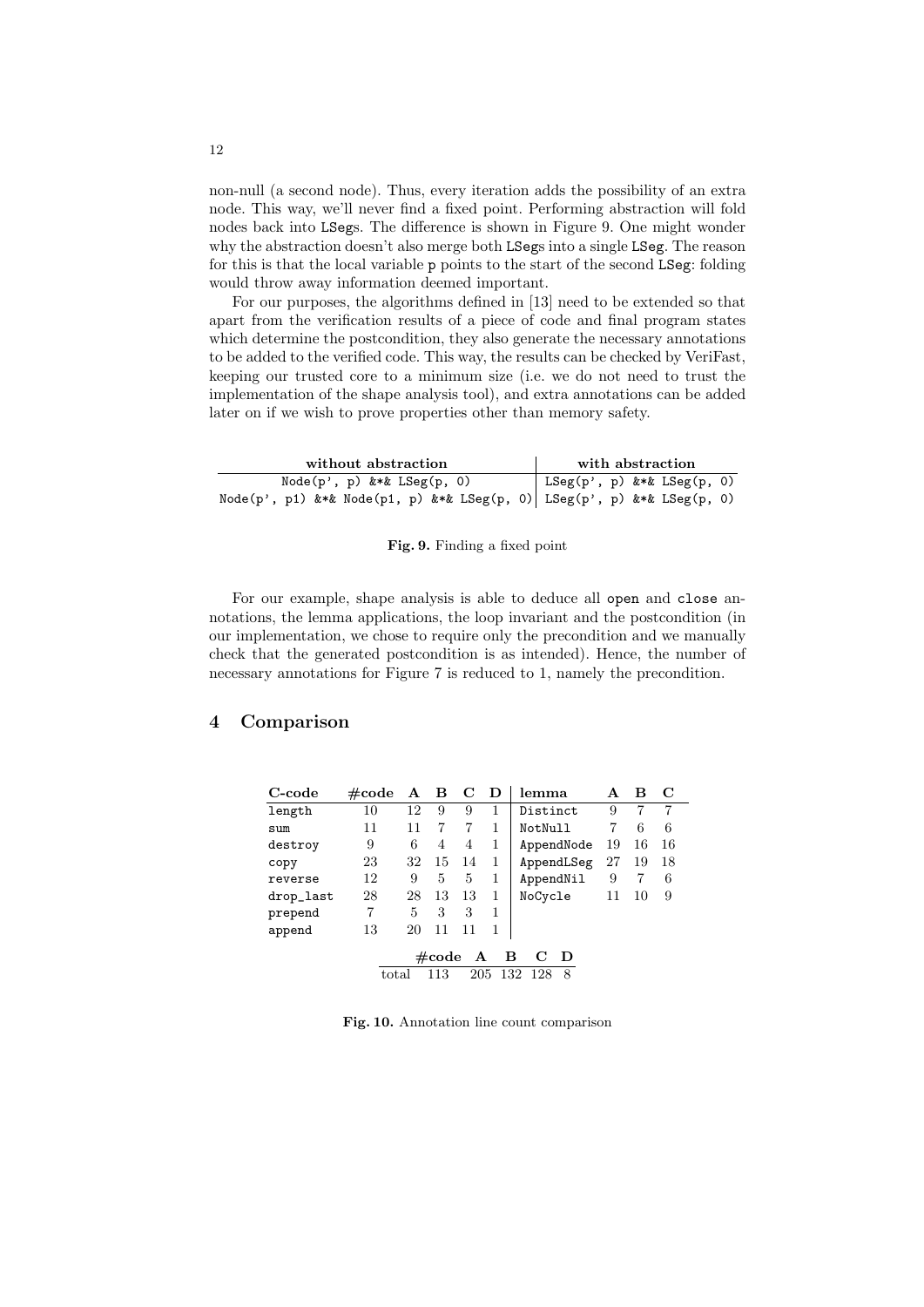In order to get a better idea of by how much we managed to decrease the number of annotations, we wrote a number of list manipulation functions. There are four versions of the code:

- (A) A version with all annotations present.
- (B) An adaptation of (A) where we enabled auto-open and auto-close.
- (C) A version where we take (B) and make NotNull an autolemma (Section 3.2). (D) Finally, a minimal version with only the required annotations to make our
	- shape analysis implementation (Section 3.3) able to verify the code.

Figure 10 shows how the annotation line counts relate to each other.

## **5 Related work**

Smallfoot [6] is a verification tool based on separation logic which given preand post-conditions and loop invariants can fully automatically perform shape analysis. It has been extended for greater automation [24], for termination proofs [8, 12], fine-grained concurrency [10] and lock-based concurrency [15].

jStar [14] is an another automatic separation logic based verification tool which targets Java. One only needs to provide the pre- and post-conditions for each method, after which it attempts to verify it without extra help. It is able to infer loop invariants, for which it uses a more generalized version of the approach described by Distefano et al. [13]. This is achieved by allowing the definition of user-defined rules (comparable to our lemmas) which are then used by the tool to perform abstraction on the heap state during the fixed point computation.

A third verification tool based on separation logic is SpaceInvader [13, 24], which performs shape analysis on C programs. ABDUCTOR, an extension of this tool, uses a generalized form of abduction [9], which gives it the ability not only to infer loop invariants and postconditions, but also preconditions.

Other tools which don't rely on separation logic are for example KeY [3] (dynamic logic [16]), Spec*♯* [5], Chalice [19], Dafny [2], and VCC [11], the latter three being based on Boogie2 (verification condition generation [4, 18]). Still other alternatives to separation logic are implicit dynamic frames [23] and matching logic [22], the latter being an approach where specifications are expressed using patterns which are matched against program configurations.

#### **6 Conclusion**

We can divide verifiers in two categories.

**–** Fully automatic verifiers which are able to determine whether code satisfies certain conditions without any help of the programmer. Unfortunately, this ease of use comes with a downside: these tools can only check certain properties for certain patterns of code. More ambitious verifications such as ensuring full functional correctness remains out of the scope of these automatic verifiers, since correctness only makes sense with respect to a specification, which needs to be provided by the programmer.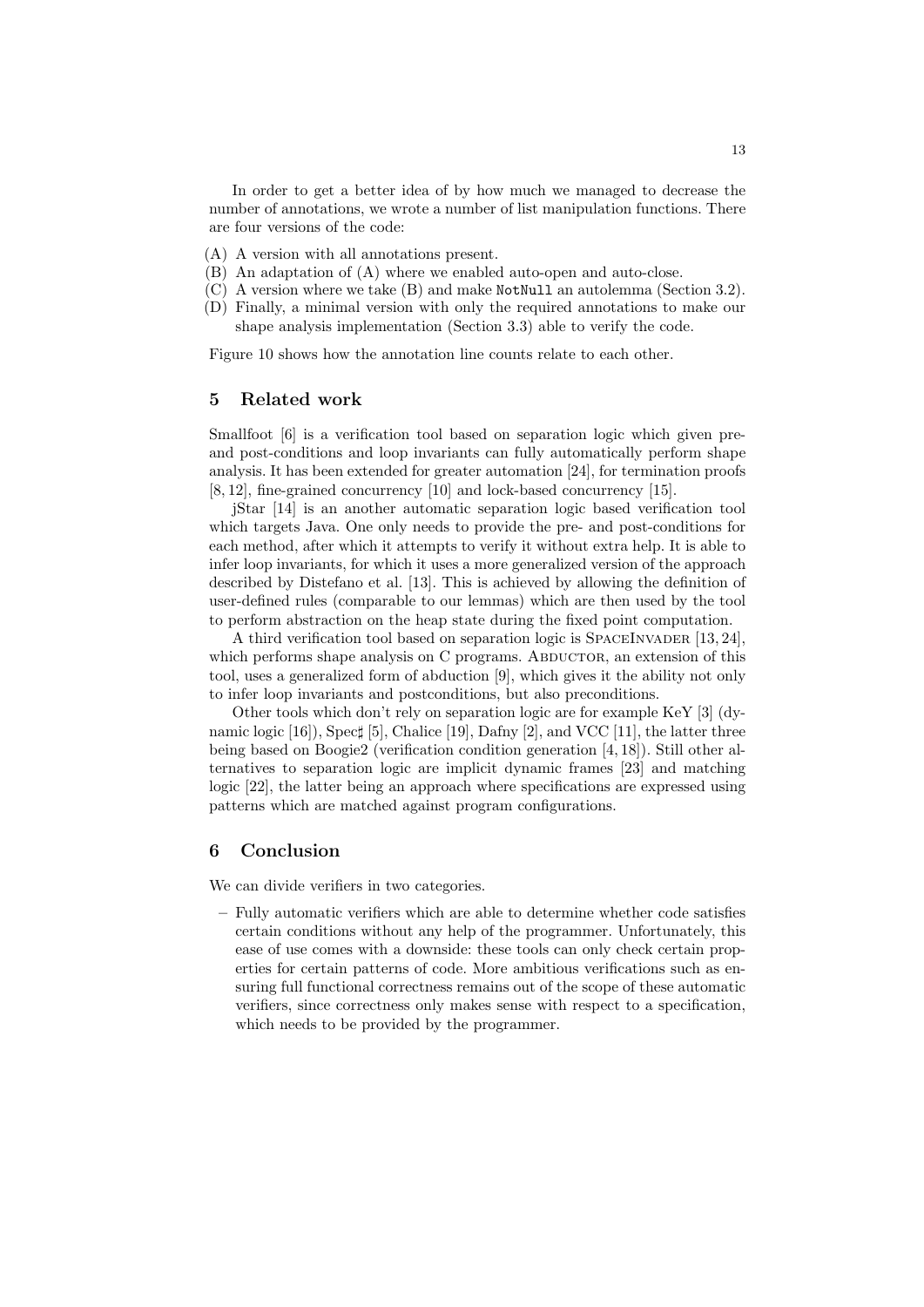**–** Non-automatic tools are able to perform more thorough verifications (such as full functional correctness), but these require help from the programmer.

In practice, given a large body of code, it is often sufficient to check only automatically provable properties except for a small section of critical code, where a proof of full functional correctness is necessary. Neither of the above two options is then ideal. Our proposed solution is to combine the best of both worlds by using the following verification framework: at the base lies the non-automatic "core" verifier (in our case VeriFast), which will be responsible for performing the actual verification. To achieve this, it requires code to be fully annotated, but in return, it has the potential of checking for a wide variety of properties. On this base we build an automation layer, consisting of specialized tools able to automatically verify code for specific properties. Instead of just trusting the results of these tools, we require them to produce annotations understood by the core verifier.

A first advantage is that only the core verifier needs to be trusted. Indeed, in the end, all automatically produced annotations are fed back to the core verifier, so that unsoundnesses introduced by buggy automation tools will be caught.

A second advantage is that it allows us to choose which properties are checked for which parts of the code. For example, in order to verify a given program, we would start with unannotated code, on which we would apply an automatic verification tool, such as the shape analysis tool discussed in Section 3.3. This produces a number of annotations, which are fed to the core verifier. If verification succeeds, we know the application contains no memory-related errors.

Now consider the case where a certain function foo appears to be troublesome and shape analysis fails to verify it, which could mean that all other parts of the code which call this function also remain unverified. In order to deal with this problem the programmer can manually add the necessary annotations for foo, let the core verifier check them, and then re-apply the shape analysis tool, so that it can proceed with the rest of the code.

After the whole program has been proved memory-safe, one can proceed with the critical parts of the code where a proof of full functional correct is required. Thus, it makes an iterative incremental approach to verification possible where manually added annotations aid the automatic tools at performing their task.

In this paper, we presented preliminary experience gained in our work in progress towards this goal. Future work includes gaining additional experience with larger programs, gaining experience with the usability of an iterative inferannotate process, and improving the power of the inference algorithm.

*Acknowledgments* This research is partially funded by the Interuniversity Attraction Poles Programme Belgian State, Belgian Science Policy, and by the Research Fund K.U.Leuven.

## **References**

1. http://people.cs.kuleuven.be/~bart.jacobs/verifast/tutorial.pdf